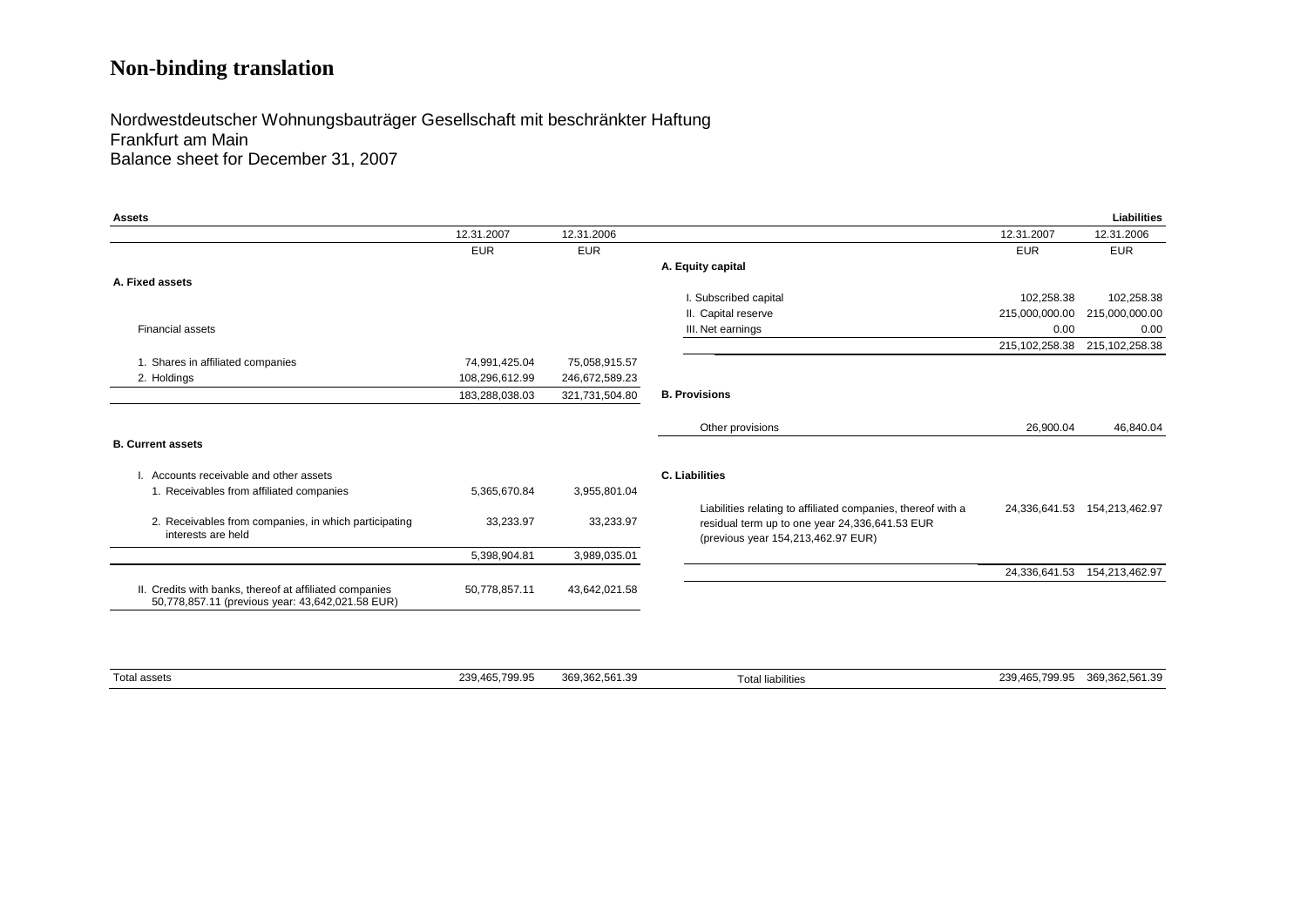### Nordwestdeutscher Wohnungsbauträger Gesellschaft mit beschränkter Haftung, Frankfurt am Main Income statement for the period from January 1 through December 31, 2007

|    |                                                                                                                         | 2007             | 2006            |
|----|-------------------------------------------------------------------------------------------------------------------------|------------------|-----------------|
|    |                                                                                                                         | <b>EUR</b>       | <b>EUR</b>      |
| 1. | Other operating income                                                                                                  | 20,632,979.91    | 142,468,945.70  |
| 2. | Other operating expenditure                                                                                             | 1,726,695.00     | 188,298.30      |
| 3. | Earnings from participations, including 400,000 EUR from affiliated<br>companies (previous year: 400 TEUR)              | 599,403.83       | 3,470,355.43    |
| 4. | Other interest and similar revenues including 5,314,863.77 EUR from<br>affiliated companies (previous year: 8,462 TEUR) | 5,314,863.77     | 8,462,460.14    |
| 5. | Depreciation of financial assets and securities of the current assets                                                   | 483,910.98       | 0.00            |
| 6. | <b>Results of ordinary business activities</b>                                                                          | 24,336,641.53    | 154,213,462.97  |
| 7. | Transferred profit based on a profit-transfer agreement                                                                 | $-24,336,641.53$ | -154,213,462.97 |
| 8. | Annual net income                                                                                                       | 0.00             | 0.00            |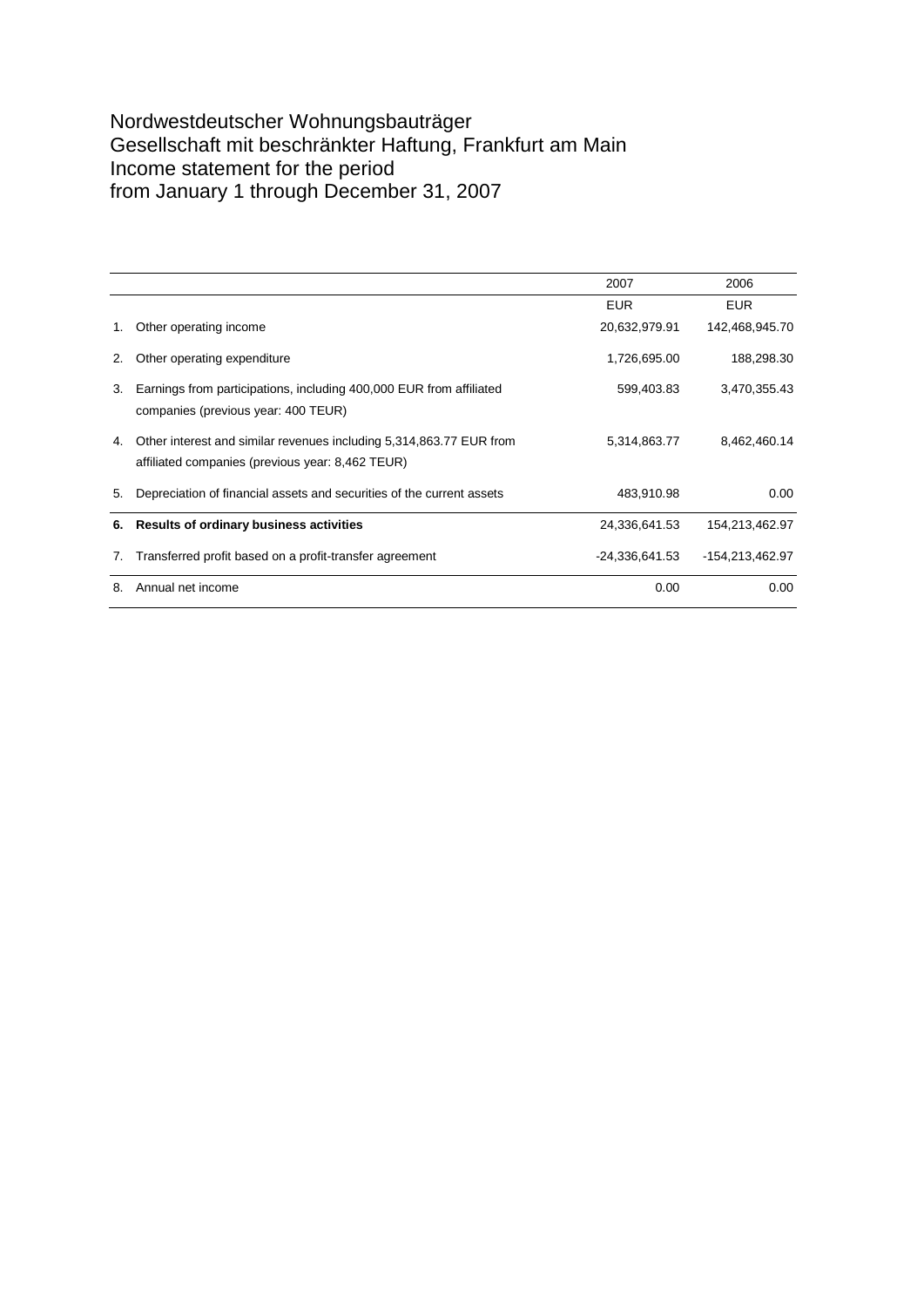## **Nordwestdeutscher Wohnungsbauträger Gesellschaft mit beschränkter Haftung, Frankfurt am Main**

#### **Appendix 2007**

#### **A. Balance sheet and evaluation methods**

The 2007 consolidated financial statements were prepared in accordance with the regulations of the German Commercial Code (HGB) regarding the preparing and publishing of financial statements of corporations and the supplementary regulations of the law pertaining to companies with limited liability (GmbHG). In preparing the balance sheet and the appendix, the reliefs granted to small corporations based on size, according to §§ 274a and 288 of the German Commercial Code (HGB), were claimed. We did not prepare a director's report in exercising the elective right according to § 264, Para. 1, Sentence 3 of HGB.

The valuations from the prior year's balance sheet were transferred over unchanged. The standards of valuation also remain unchanged.

The financial assets were shown at the purchase costs, reduced by depreciations for anticipated longterm decline in economic usefulness. The current assets are carried in the balance sheet at face value and/or lower of cost or market. The liabilities are estimated based on the repayment amounts. For contingent liabilities, reserves were created in the amount of the prospective claim.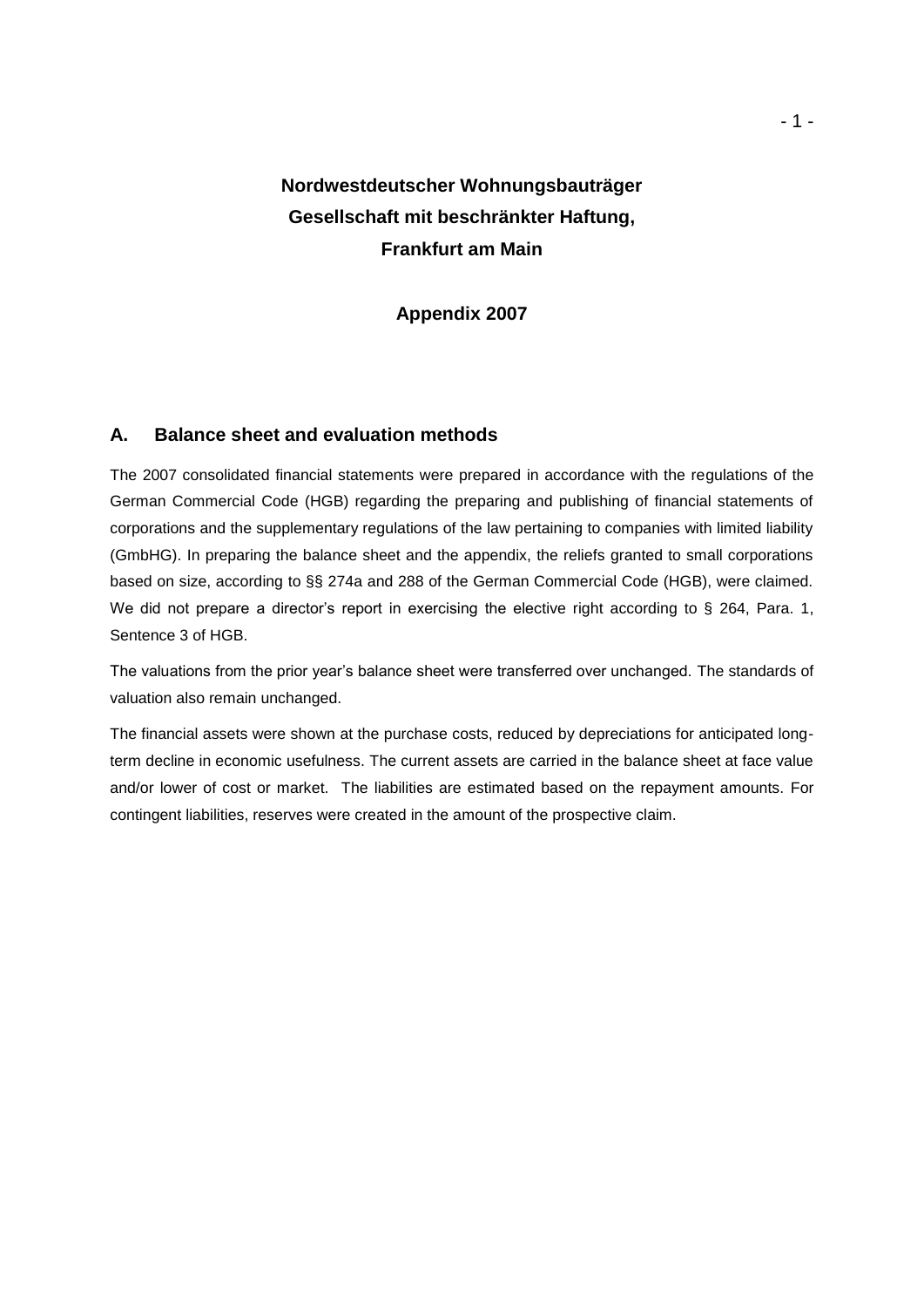#### **B. Notes on the balance sheet**

- 1. The balance sheet item "Shares in affiliated companies" contains, as in the prior year, the participations in the companies DBG Vermögensverwaltungsgesellschaft mbH and DB Overseas Finance Deutschland AG.
- 2. The balance sheet item "Participations" has decreased by 138,376 TEUR compared to the prior year. The reduction resulted primarily from a repayment of capital in the amount of 111,249 TEUR for the participation in Deutsche Interhotel Holding GmbH & Co. KG, as well as from repayments of capital for the participation in Deutsche European Partners IV LP in the amount of 47,276 TEUR. In the reporting year, to both participations, appreciations in value were made in the amount of 20,149 TEUR.
- 3. Receivables to the affiliated companies primarily involve as in the previous year the sole shareholder Deutsche Bank AG with 4,966 TEUR (previous year: 3,888 TEUR).
- 4. Receivables to companies with whom there is a federal and district portion of total tax revenues still have an outstanding payment relating to an agreed warranty interest payment for a participation.
- 5. The credits at banks are kept as in the prior year at the sole shareholder Deutsche Bank AG.
- 6. Liabilities to affiliated companies involve the sole shareholder Deutsche Bank AG.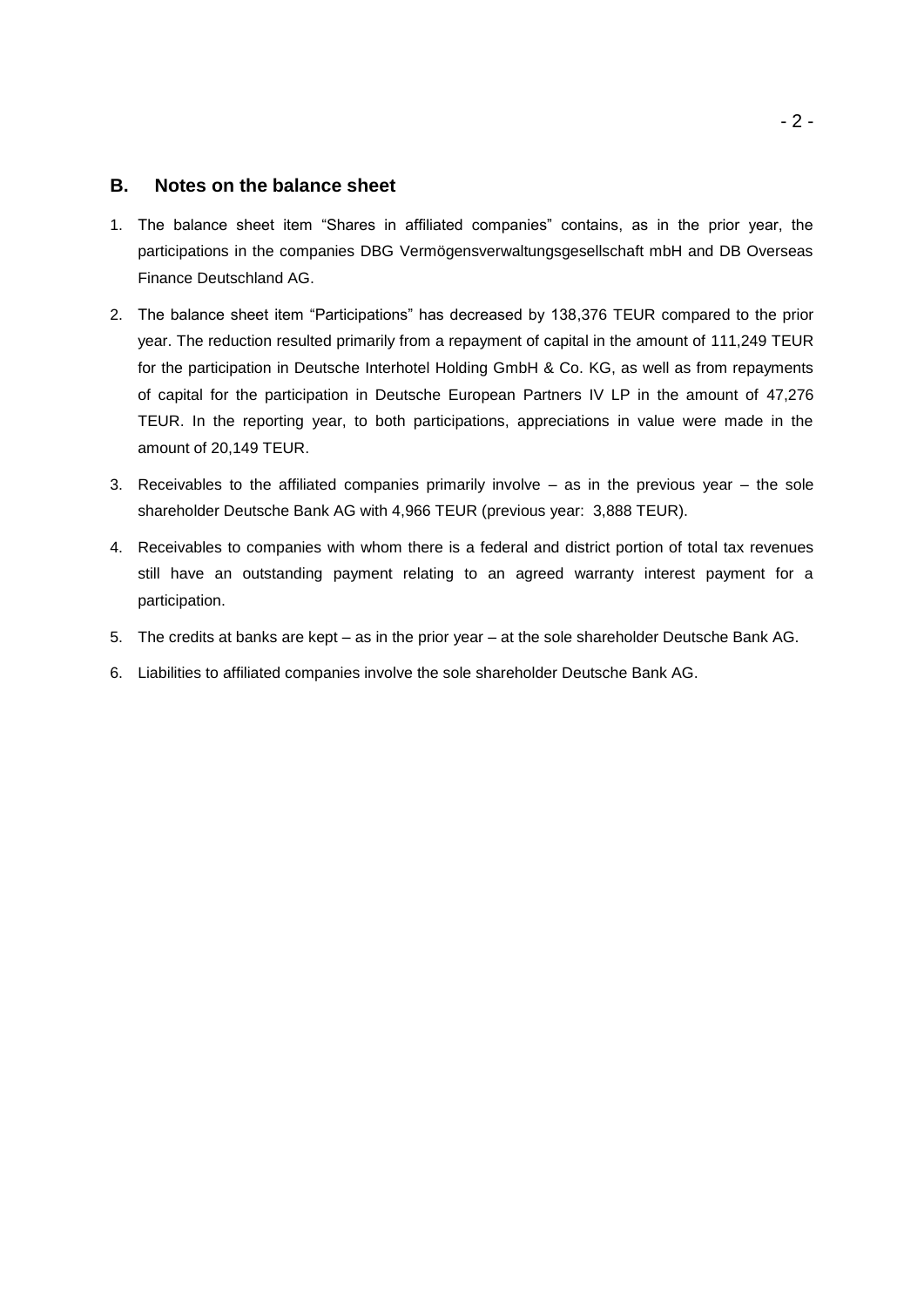#### **C. Other information**

1. Members of the board of management:

Dr. Herbert Schäffner (employee of Deutsche Bank AG in the division of Corporate Investments) Lutz Robra (employee of Deutsche Bank AG in the division of Corporate Investments) The company does not employ any of its own employees.

#### 2. Investment holdings (as of 12.31.2007)

|         |                                                                                             | Capital interest | Equity capital<br>(EUR)    | Result<br>(EUR)           |
|---------|---------------------------------------------------------------------------------------------|------------------|----------------------------|---------------------------|
|         | a) Deutsche Interhotel Holding GmbH &<br>Co. KG, Berlin*                                    | 45.64 %          | 199,636.46                 | 22,538,737.46             |
|         | b) Deutsche Interhotel Holding<br>Verwaltungs GmbH, Berlin*                                 | 45.60 %          | 45,023.41                  | 797.37                    |
|         | c) DB Overseas Finance Deutschland AG,<br>Eschborn                                          | 75.00 %          | 281,601,332.97             | 7,011,447.73              |
|         | d) DBG<br>Vermögensverwaltungsgesellschaft                                                  |                  |                            |                           |
|         | mbH, Frankfurt am Main<br>e) Deutsche European Partners IV (US<br>ERISA) (No. 1) LP, London | 100.00%<br>7.51% | 35,085,186.09<br>144,429.- | 1,058,799.05<br>758,743.- |
| f)      | Deutsche European Partners IV (No. 2)<br><b>LP</b>                                          |                  |                            |                           |
|         | London                                                                                      | 48.17%           | 1,898,379.-                | 10,240,934.-              |
| g)      | Deutsche European Partners IV (No. 3)<br>LP<br>London                                       | 4.37%            | 181,085.-                  | 2,674,971.-               |
|         | h) Deutsche European Partners IV (US<br>Dollar Fund) LP                                     |                  |                            |                           |
|         | London<br>Deutsche European Partners IV (E) LP                                              | 19.33%           | $55,430. -$                | 288,543.-                 |
| i)      | London                                                                                      | 2.73%            | $12,192. -$                | $81,212. -$               |
| j)      | Deutsche European Partners IV (E)<br>(No. 2) LP<br>London                                   | 1.91%            |                            |                           |
|         | k) Deutsche European Partners IV (AB)<br>LP                                                 |                  | $21,024. -$                | 119,619.-                 |
|         | London                                                                                      | 8.46%            | $9,532. -$                 | $30,607. -$               |
| k).     | Deutsche European Partners IV (No. 8)<br>LP<br>London                                       | 5.27%            | 925,849.-                  | 4,948,561.-               |
| $\vert$ | Deutsche European Partners IV (No. 9)<br><b>LP</b>                                          |                  |                            |                           |
|         | London                                                                                      | 0.99%            | 277,874.-                  | 1,468,025.-               |
|         | m) Deutsche European Partners IV (No.<br>10) LP<br>London                                   | 1.00%            | 593,968.-                  |                           |
|         |                                                                                             |                  |                            | 2,863,437.-               |

\* Deviating fiscal year information according to the Auditor's report dated June 30, 2007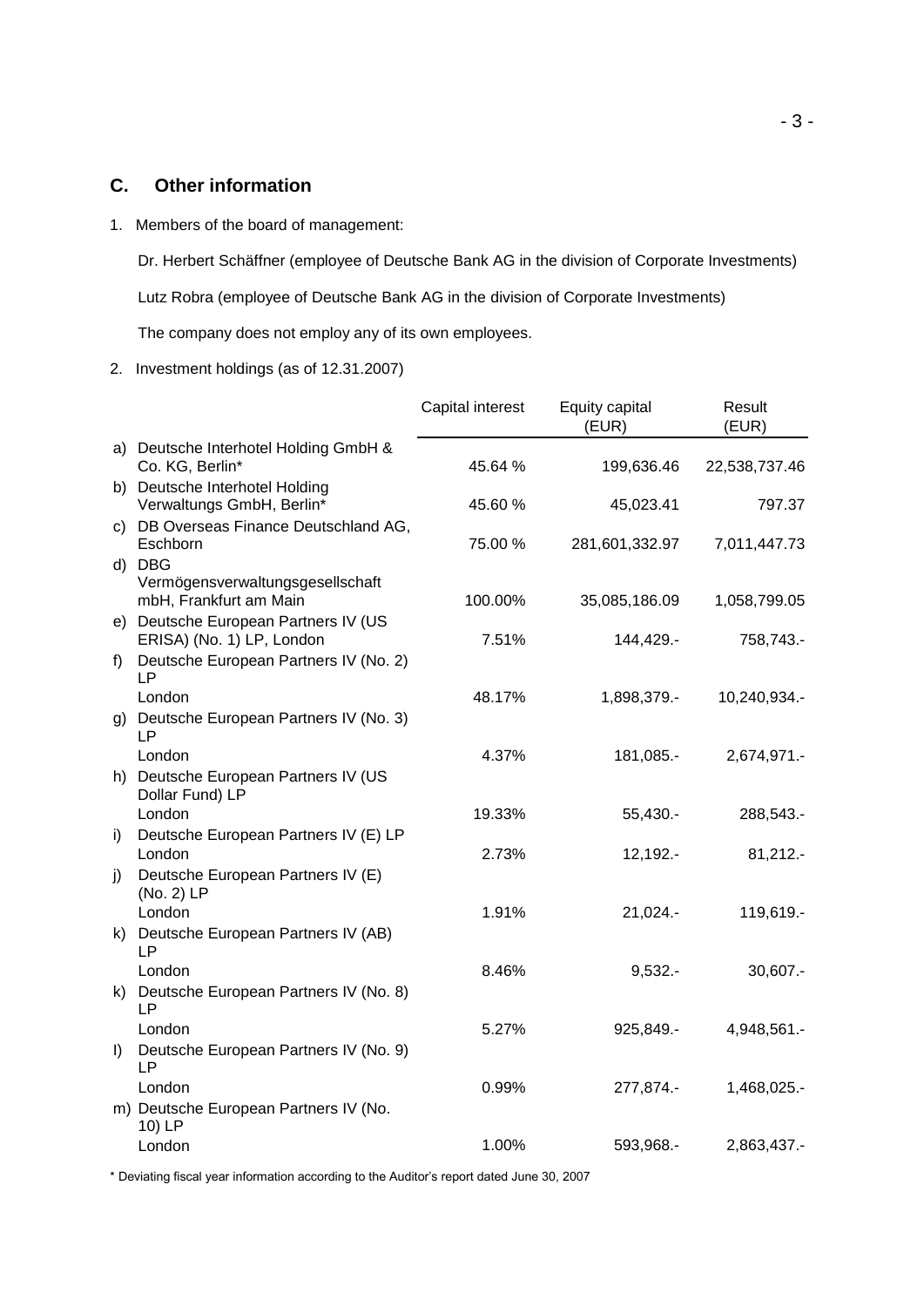The Nordwestdeutscher Wohnungsbauträger Gesellschaft mit beschränkter Haftung is a 100% subsidiary of Deutsche Bank AG, Frankfurt am Main, and is included in its proposed consolidated financial statements per the International Financial Reporting Standards (IFRS), which have been announced in the electronic Bundesanzeiger (Federal Gazette).

Frankfurt am Main, September 4, 2008

Board of Management

Dr. Schäffner **Robra**